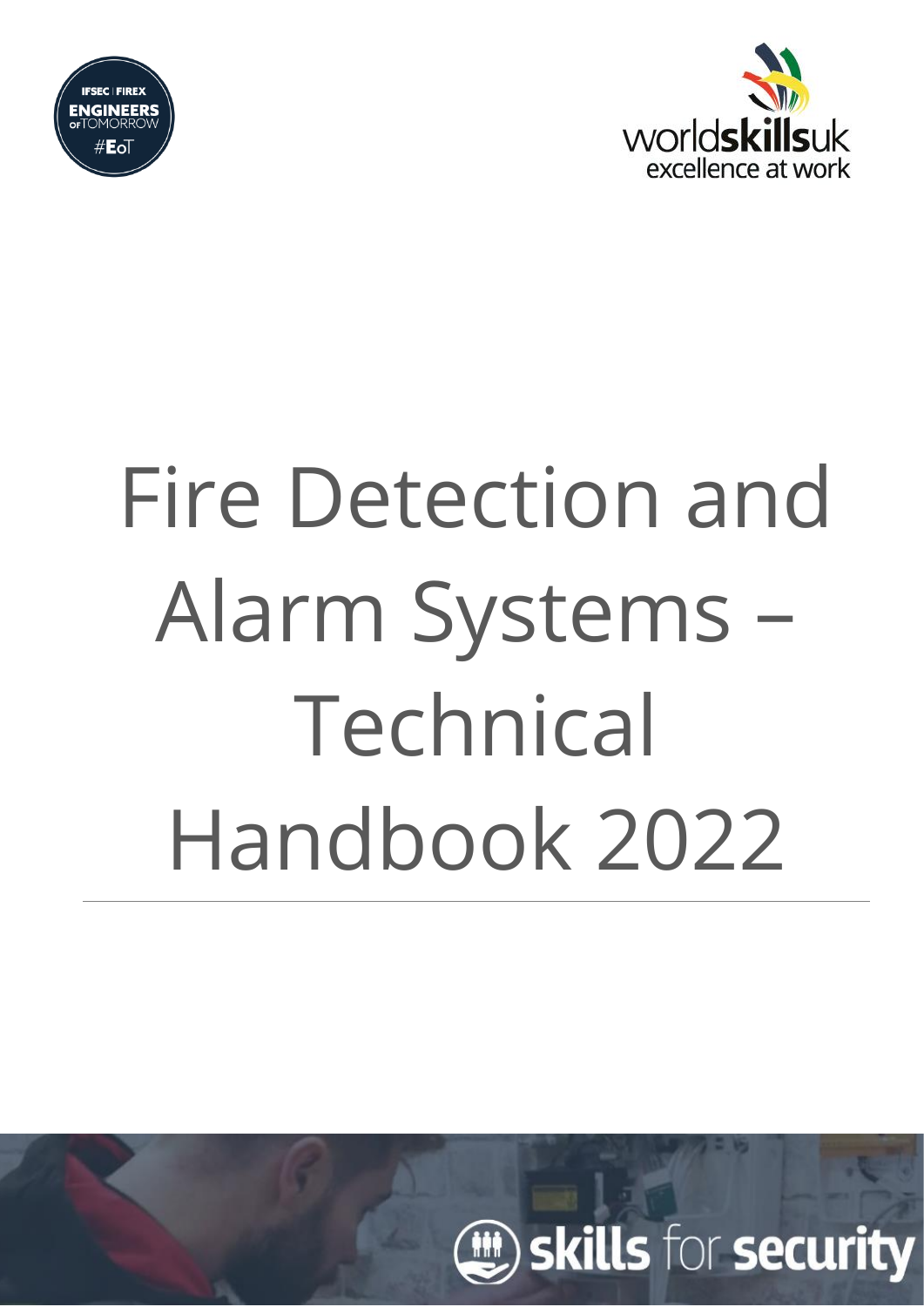## Contents

| Passive Competition - Online Knowledge and Understanding Assessment: 6 |  |
|------------------------------------------------------------------------|--|
|                                                                        |  |
|                                                                        |  |
|                                                                        |  |
|                                                                        |  |
| WorldSkills UK LIVE Final - Electronic Security Security Systems 11    |  |
|                                                                        |  |
|                                                                        |  |
|                                                                        |  |
|                                                                        |  |
|                                                                        |  |
|                                                                        |  |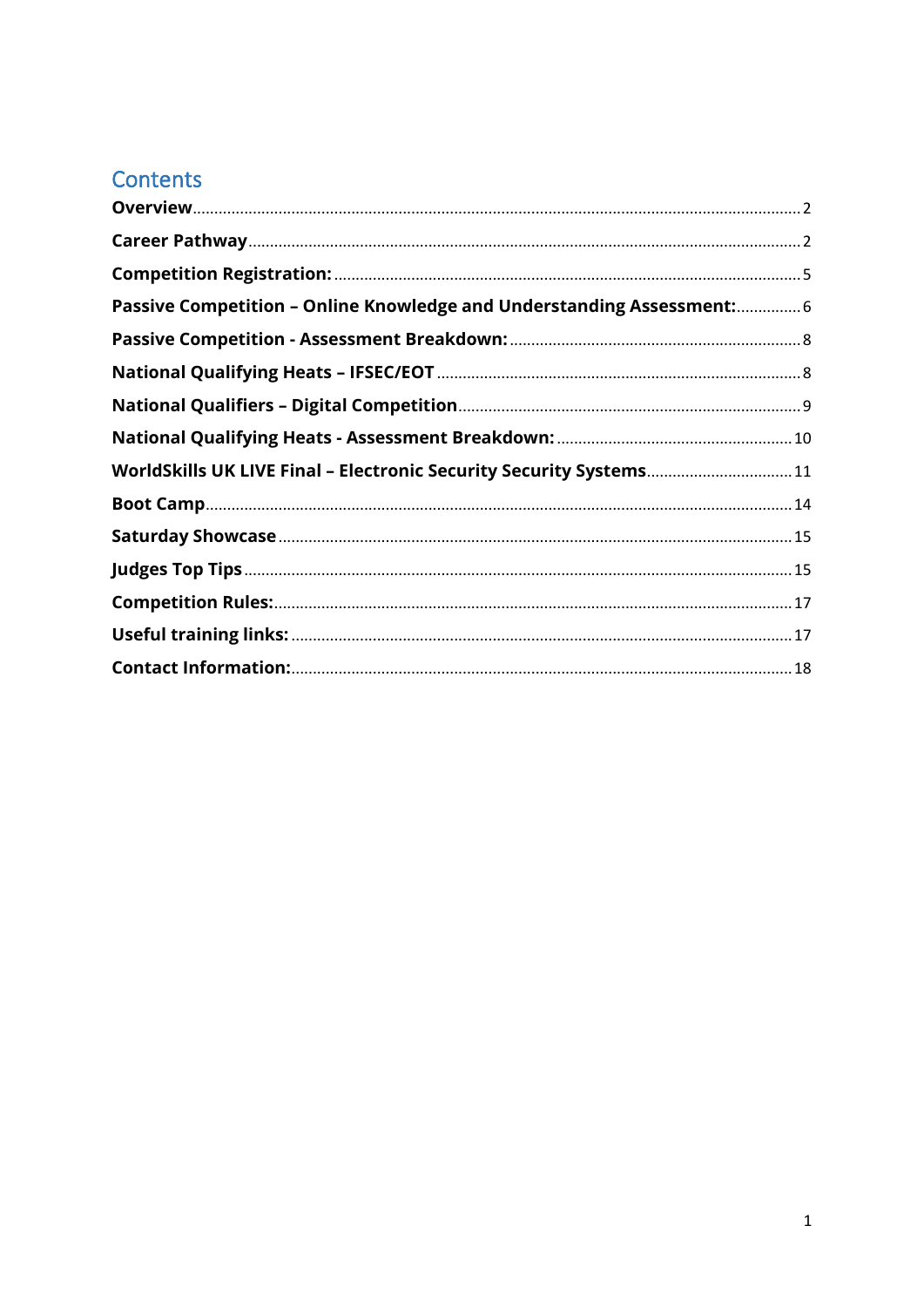## <span id="page-2-0"></span>**Overview**

With constant innovations in technology, a greater demand for life safety measures, and a change with how we all want to protect our property and information, the Fire and Security industry has had to quickly adapt and evolve.

Working within the Fire and Security industry requires a wide range of skills, critical thinking and process application, problem solving and working to multiple industry standards to satisfy the needs of not only the customer, but building regulations, Fire Authorities and Police Forces.

This guide will provide you with a clear path to follow, from initial registration to the national finals and beyond.

## <span id="page-2-1"></span>**Career Pathway**

## **What is the job role?**

The most common systems found in the sector are; Domestic and Non-Domestic Smoke Detection Systems, Aspirating and Air Sampling Systems, and Evacuation and Alarm Systems. Each of these systems cover a broad spectrum of applications and may require to be integrated with each other to serve a specific purpose.

A technician within the sector could be expected to carry out the Installation of a number of systems, requiring them to follow agreed system specifications, drawings and timelines. The Installation technician would be responsible for laying the system infrastructure,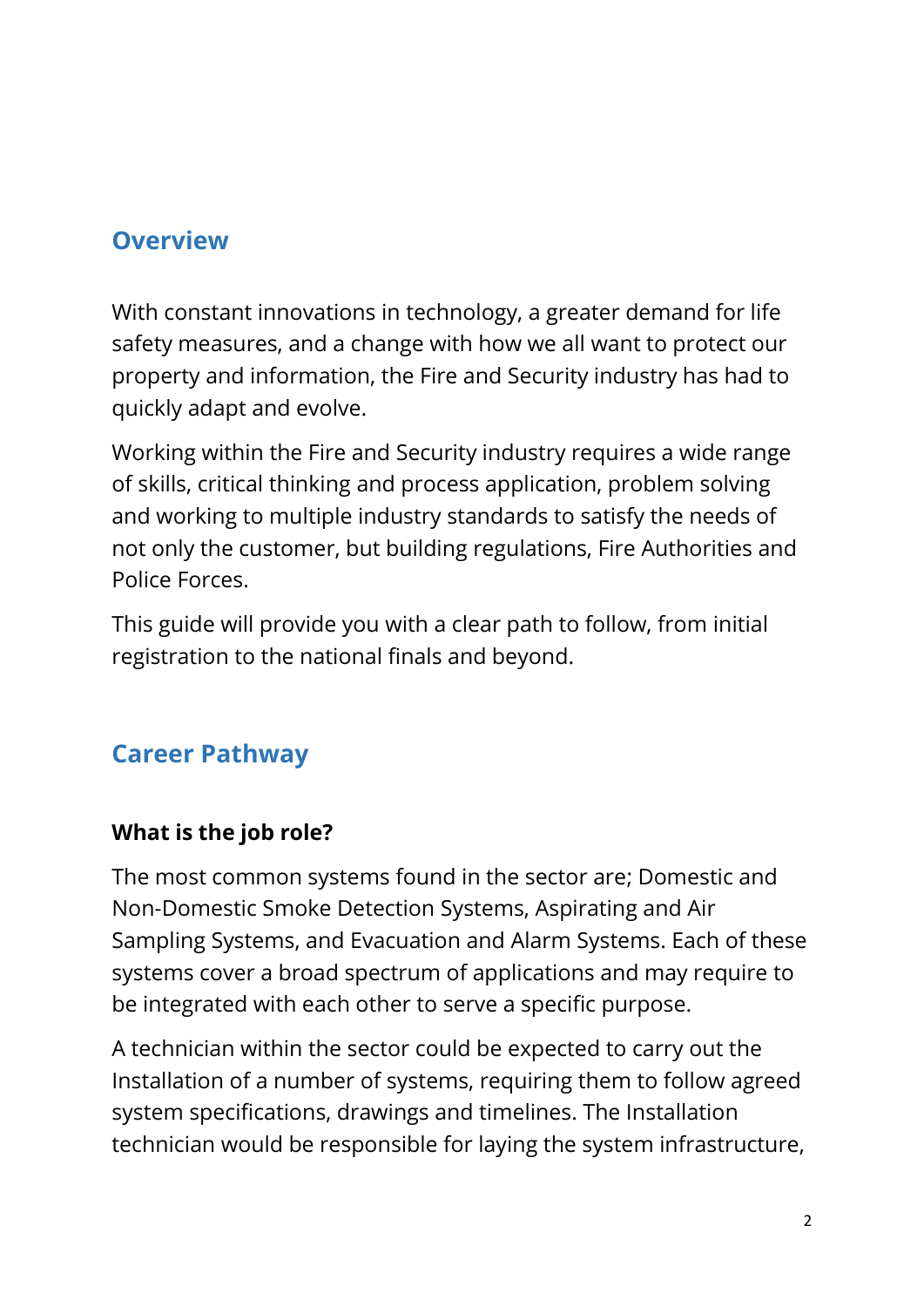installing all devices and system component, making interconnection between equipment and initiating power up.

Some technicians will take on a more specialised role as a Commissioning Engineer where they will be responsible for programming and the set-up of each system to ensure it meets both the customer requirements and complies with industry standards. This role can be very technical based and require the technician to have good planning, a good eye for detail, good IT skills and a good understanding for process.

Others may take on the role as a Maintenance technician, responsible for both the preventative maintenance of a system checking system diagnostics and operation, and the corrective maintenance of a system requiring fault finding and component replacement. A maintenance technician will require to have great communication skills, the ability to use specialist testing equipment, the ability to follow written and verbal instructions, and be able to work well under pressure.

## **Qualifications**

- Fire Emergency & Security Systems level 3 Apprenticeship England
- Electronic Fire and Security Modern Apprenticeship (Level 3) Scotland
	- o PDA SCQF Level 6 electronic fire and security
	- $\circ$  SVQ Level 3 electronic fire and security
- Electronic Fire and Security Modern Apprenticeship (Level 3) Northern Ireland and Wales
	- $\circ$  Diploma Level 3 electronic fire and security
	- o NVQ Level 3 electronic fire and security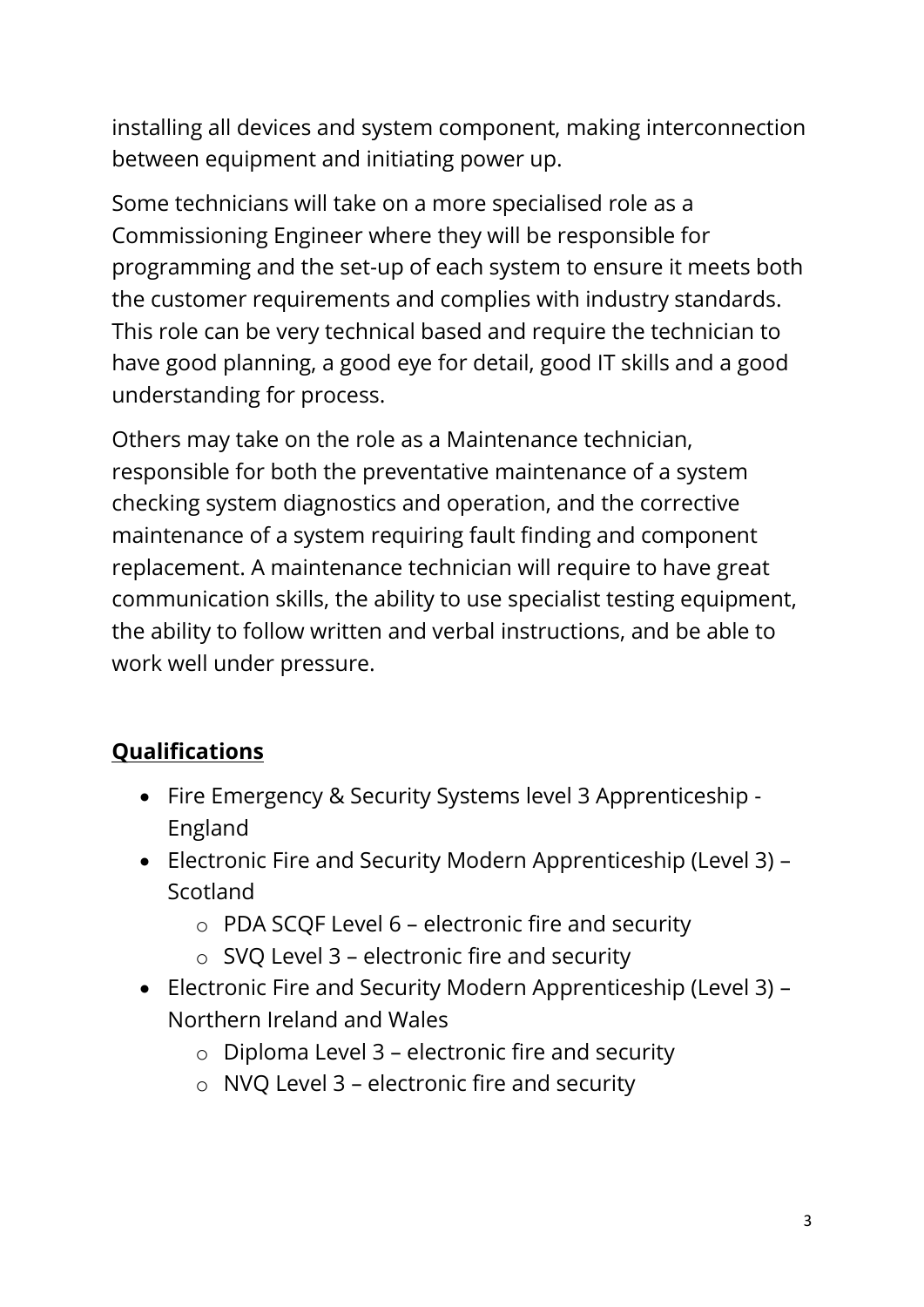## **Working Hours and Salary**

You will normally work from 9am to 5pm Monday to Friday; however, the opportunity to work overtime in the evenings and weekends is very likely to be available.

The working environment may vary depending of the job. For the Installation of a system you may be required to work on a building site and will be expected to wear safety clothing for the duration of the installation works. But for the commissioning and maintenance of a system you will most likely be working in an indoor environment.

As an apprentice technician you may earn between **£7,000 - £13,000 per year.**

As a qualified technician the average salary for a Fire and Security Engineer in the UK is **£31,500 per year**, or **£16.15 per hour.**

With entry level positions starting at **£27,000.**

(average salary's taken from https://uk.talent.com/salary?job=fire+and+security+engineer)

There are several progression opportunities after the apprenticeship:

- Lead/Senior Engineer
- Surveyor
- Design Engineer
- Installation/Maintenance Manager
- Project Manager

However, many qualified fire and security engineers go onto own their own business or work as consultants too.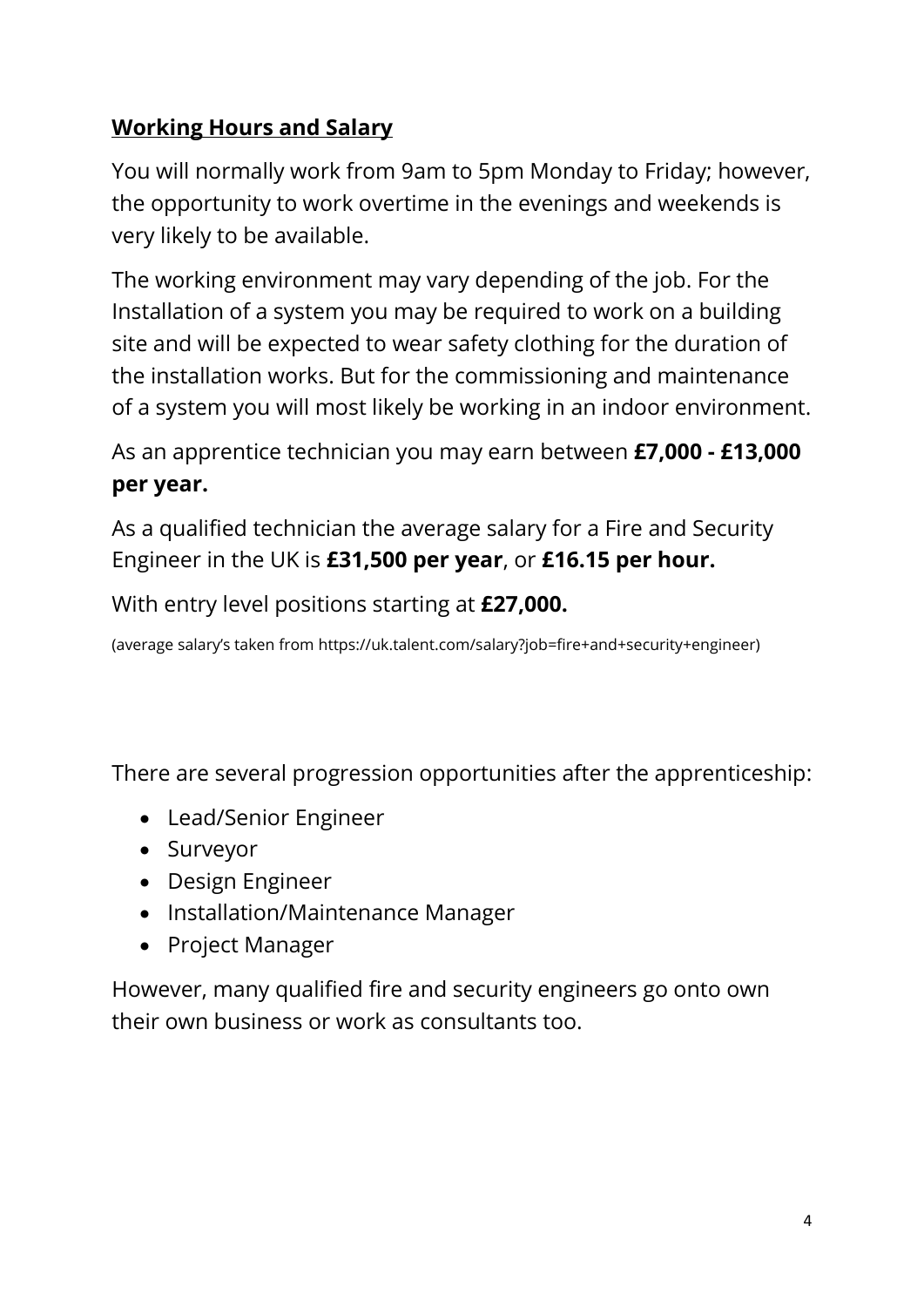# <span id="page-5-0"></span>**Competition Registration:**

For helpful information and resources, including registration, competition rules, and entry criteria visit:

[https://www.worldskillsuk.org/competitions/fire-detection-and](https://www.worldskillsuk.org/competitions/fire-detection-and-alarm-systems)[alarm-systems](https://www.worldskillsuk.org/competitions/fire-detection-and-alarm-systems)

Registration opens Early 2022 to all candidates wishing to participate in this year's WorldSkills UK competition, lead up events and qualifiers. This process will be streamlined by involving Colleges and Training Providers to make recommendation for which students they believe have both the practical ability and knowledge & understanding to progress throughout the competition.

It is advised that all suitable candidates who participate in the Passive stages) must be registered with WorldSkills UK before registration closing date.

Prior to the registration opening date, the colleges and training providers will be provided with links taking them to a variety of online forms to obtain agreement and commitment from both the candidate and the candidates employer to ensure that, if successful, the candidate will be available and willing to progress though each stage to the final if successful.

Once initial registration is complete, the colleges and training providers will then be able to send out the online assessment link to all participating candidates to log in and complete.

All online registration is to be completed by no later than  $2^{nd}$  of April. Online assessments returned by 15<sup>th</sup> of April 2022.

Note: All competitors registered will receive notification by email that they need to complete registration by agreeing to the Terms and Conditions. This is mandatory and part of the GDPR and Data Protection rules. If the competitor does not agree, then registration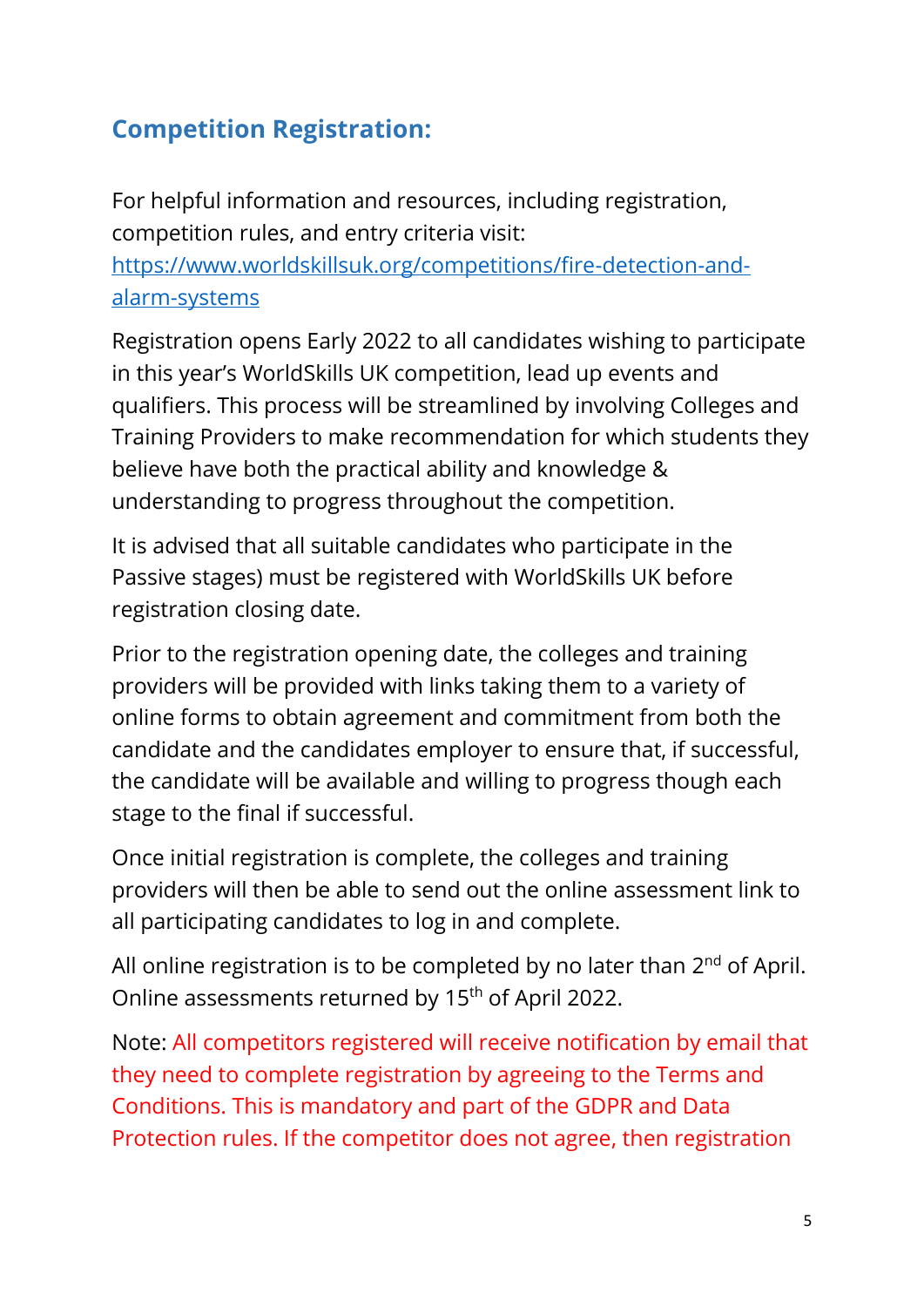is not completed as their details cannot be shared with the competition organising partner.

## **Pre-competition Activity:**

During Pre-competition registration, competitors should try to familiarise themselves with competition style activities, for example you could have a fellow student to judge a completed work task during a practical session at college/training provider.

Candidates should familiarise themselves with current industry standards and Code of Practice relating to:

- Fire Detection Systems
- Fire Alarm Systems
- UK Wiring Regulation
- Building Regulations Including DDA and Listed Building Requirements

# <span id="page-6-0"></span>**Passive Competition – Online Knowledge and Understanding Assessment:**

The "Passives" stage of this competition consists of a knowledgebased assessment that aims to evaluate each candidate's knowledge of Industry Standards, Design, Installation, System Commissioning & Maintenance, and a Specialist Topic directed towards fire detection and alarm systems.

The assessment will be conducted in an online medium using "Google Forms" under CLOSED BOOK conditions with a time limit set at 60 minutes.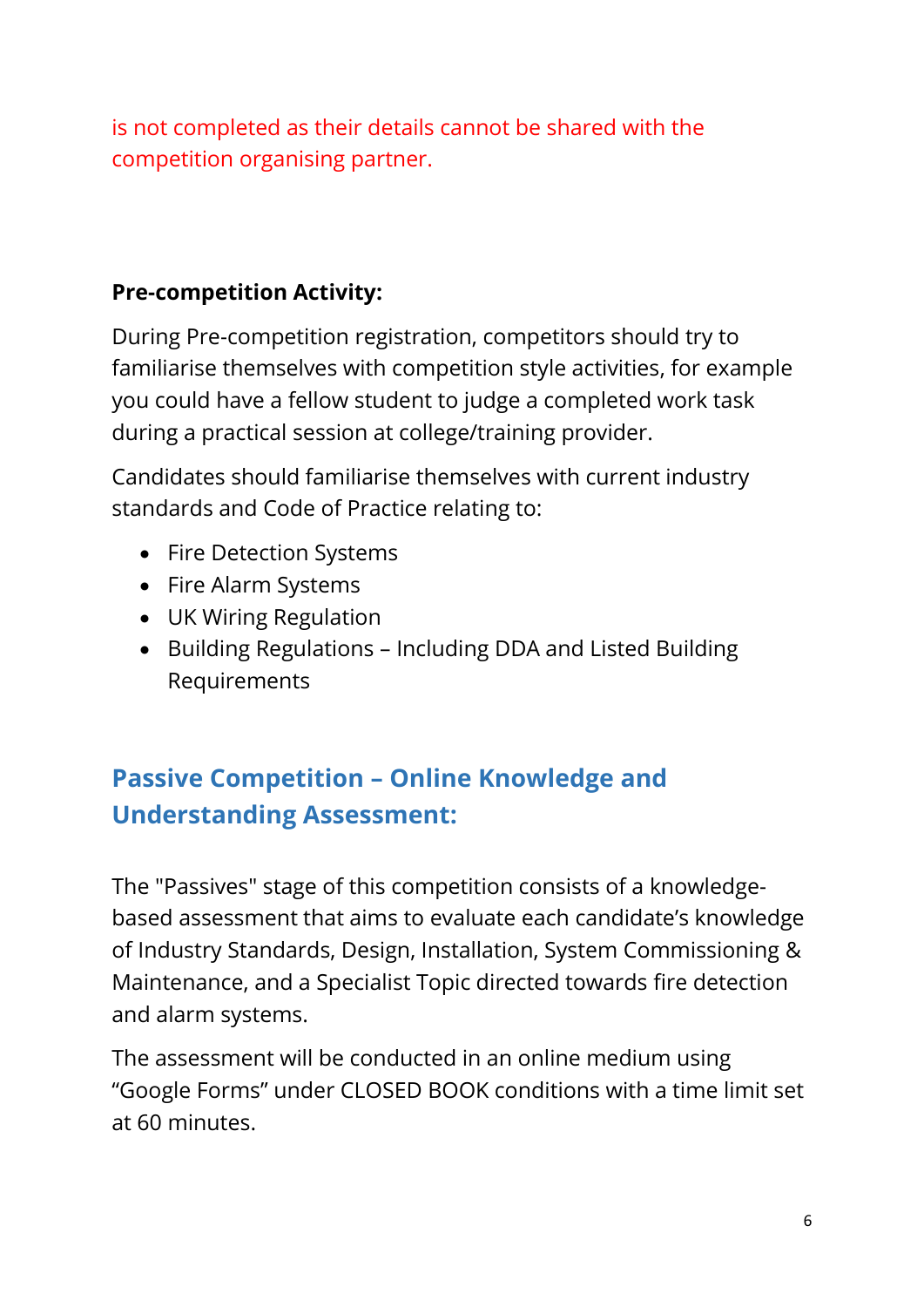## *\*note, Students will be able to complete the online assessment after the 60 minute time limit has lapsed but this will show as a late submission and will not be valid.*

Candidates will be provided the assessment link via their College and/or Training Provider who will be responsible for distribution of the assessment links within the agreed time frame.

All results will be automatically collated within Google Forms and these are only accessible by approved assessing staff appointed to mark the assessments before redistribution of scores.

All candidates carrying out this assessment must either:

1. Be in attendance at an approved Training Provider or College with prior notice of attendance being provided, or

2. Be in attendance at their place of work. This may change as government guidelines develop.

# *\*note, Training provider or college to schedule set dates for candidates for online invigilation. These details will be communicated to you in advance through your college/training provider.*

Any candidate found to be in breach of any of the above will face disqualification.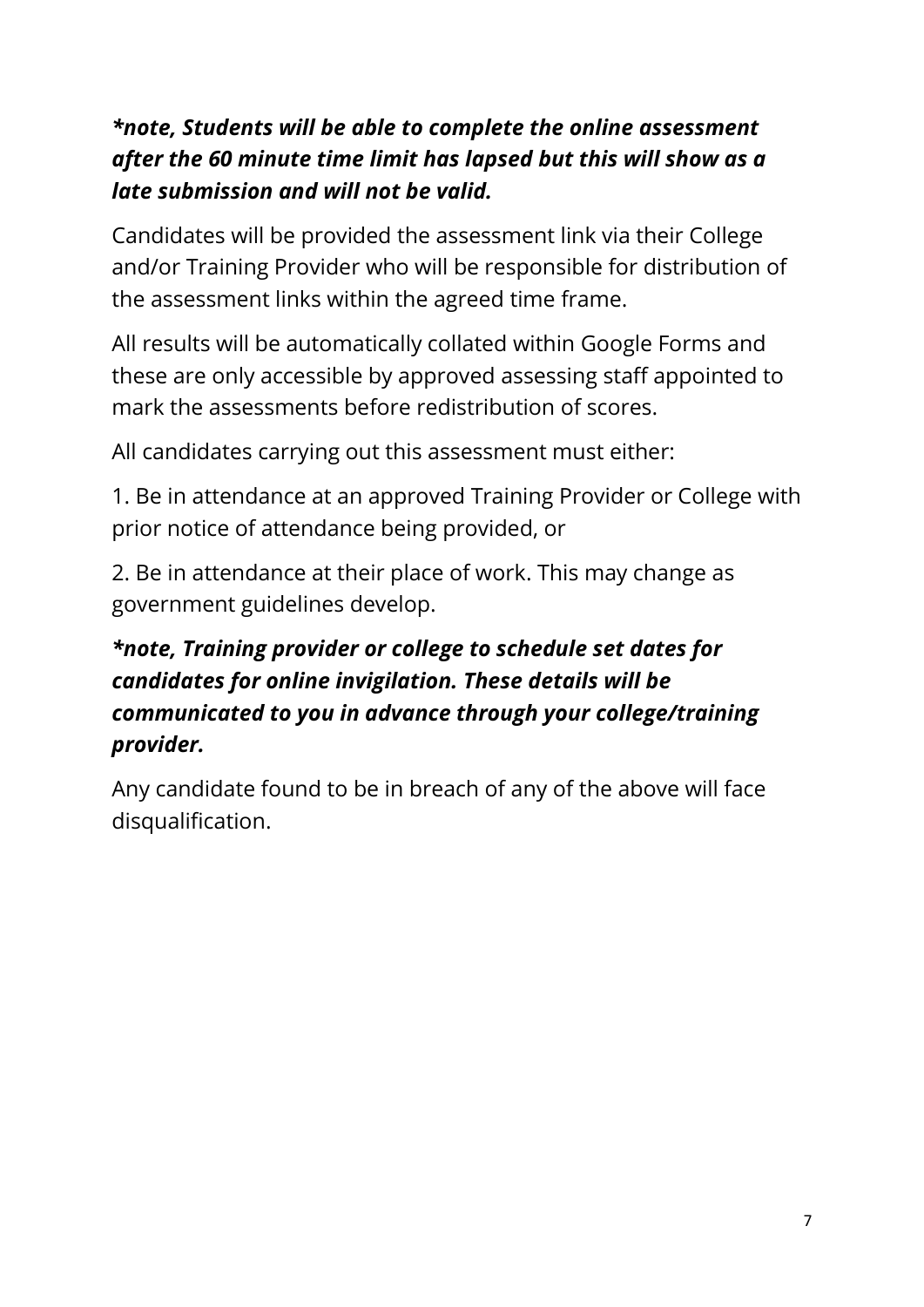# <span id="page-8-0"></span>**Passive Competition - Assessment Breakdown:**

#### Assessment Criteria:

| A           | <b>Survey and Design</b>                 |    | 12 points |
|-------------|------------------------------------------|----|-----------|
| B           | System Installation                      |    | 9 points  |
|             | System Commissioning & Maintenance       |    | 11 points |
| D           | <b>Industry Standards and Compliance</b> |    | 5 points  |
| F           | Case Study                               |    | 4 points  |
| F           | Specialist area                          |    | 8 points  |
| Total score |                                          | 49 |           |

## <span id="page-8-1"></span>**National Qualifying Heats – IFSEC/EOT**

The highest scoring candidates in the passives will be selected to compete at the Engineers of Tomorrow event at IFSEC in London between the 17<sup>th</sup> and 19<sup>th</sup> of May 2022.

The competitors will be asked to select 2 out of the 3 days that is preferable for them to compete in, with the top 10 (8 + 2 back-ups) highest scoring candidates will progress through to the WorldSkills UK Live event in Birmingham in November 2022 for the WorldSkills UK Live Final.

The National Qualifiers will be a live practical installation designed to test the following:

- reading and interoperating Project Specifications, Drawings and System Operational Requirements
- following correct procedures
- working efficiently whilst minimising waste (time and materials)
- organisational and preparation skills
- wiring and Testing of System Components (Fire Alarm Systems)
- identifying and correcting faults (Fire Alarm Systems)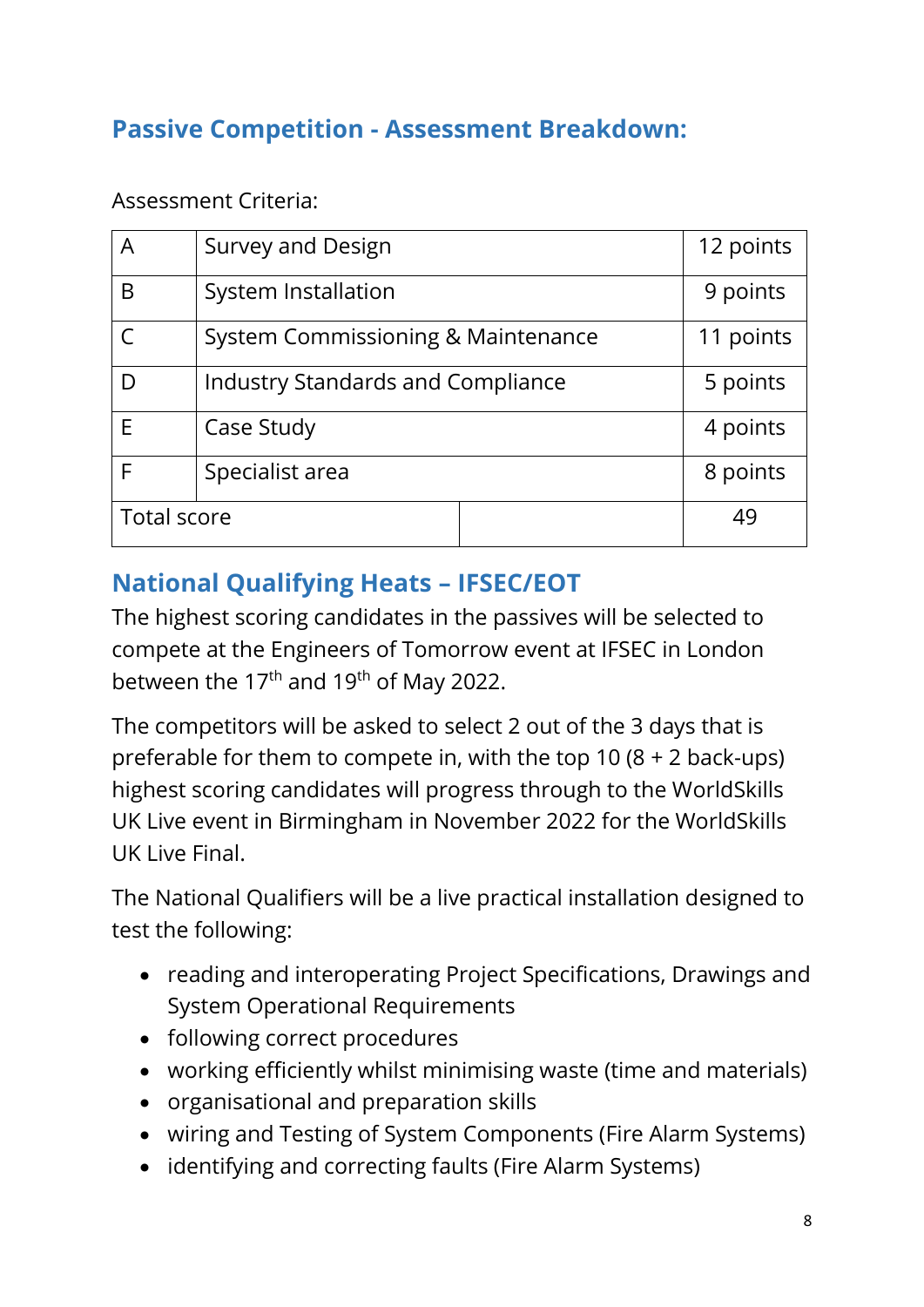- maintaining Industry standards (Fire Alarm Systems
- accurately program and commissioning of systems (Fire Alarm Systems)
- accurately provide and record electrical reading
- successfully setting up remote access to systems

*\*note, due to potential COVID restrictions that may or may not affect future/planned event, redundancy is required. If the National Qualifiers (IFSEC EOT) are unable to go ahead as scheduled on the date previously mentioned, they will instead be carried out regionally within the representing nations designated College or Training Centre.*

*To ensure the integrity and standard of assessment, this will be assessed by inspectorates (NSI and SSAIB) within your local region rather than internal staff at the college or training provider. Verification of the qualifier will be conducted by WSUK staff.*

## <span id="page-9-0"></span>**National Qualifiers – Digital Competition**

In the event of face to face National Qualifiers are unable to go ahead then a digital competition will be carried out. The Digital Qualifiers will be carried out in the same format as the Passives using an online assessment format.

The Digital Qualifiers will test the candidates' knowledge on:

- how to correctly read and interoperate Project specifications, drawings and system operational requirements
- how to follow correct procedures
- how they can work efficiently whilst minimising waste (time and materials)
- apply organisational and preparation skills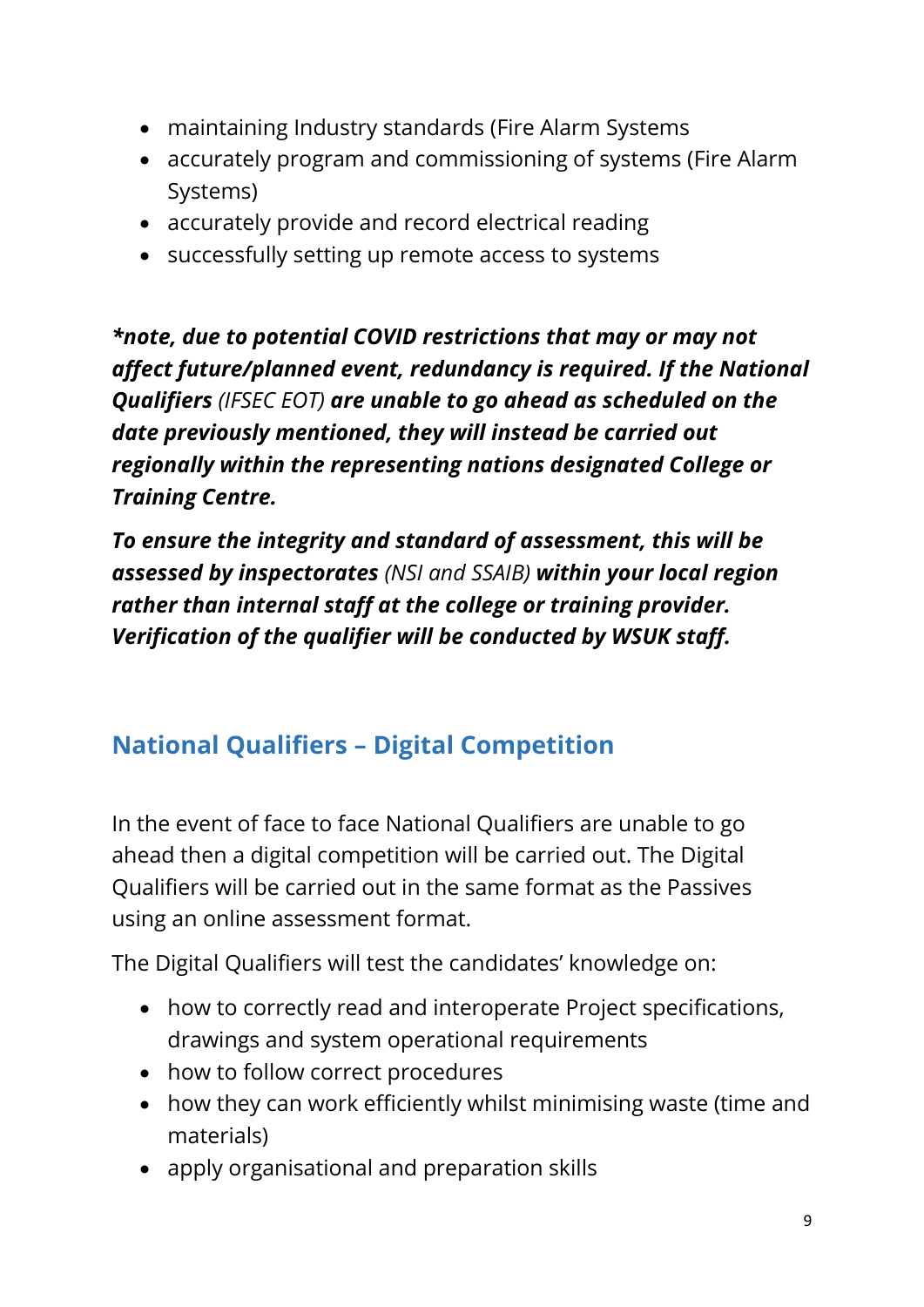- how they wire and test system components (Fire Alarm Systems)
- how they would Identify and correct faults (Fire Alarm Systems)
- maintaining industry standards (Fire Alarm Systems)
- how to accurately program and commissioning of systems (Fire Alarm Systems)
- how to accurately provide and record electrical reading
- successfully setting up remote access

## <span id="page-10-0"></span>**National Qualifying Heats - Assessment Breakdown:**

Assessment Criteria:

| A              | Health and Safety for Competition                                                       | 10.00  |
|----------------|-----------------------------------------------------------------------------------------|--------|
| B              | Planning and Preparation                                                                | 10.00  |
|                | Takeover Of Existing, Part Installed<br>System(s) – Fire Detection and Alarm<br>Systems | 35.00  |
| I)             | Commissioning – Fire Detection and<br>Alarm Systems                                     | 25.00  |
| F              | Signalling – Fire Detection and Alarm<br>Systems                                        | 20.00  |
| Total<br>score |                                                                                         | 100.00 |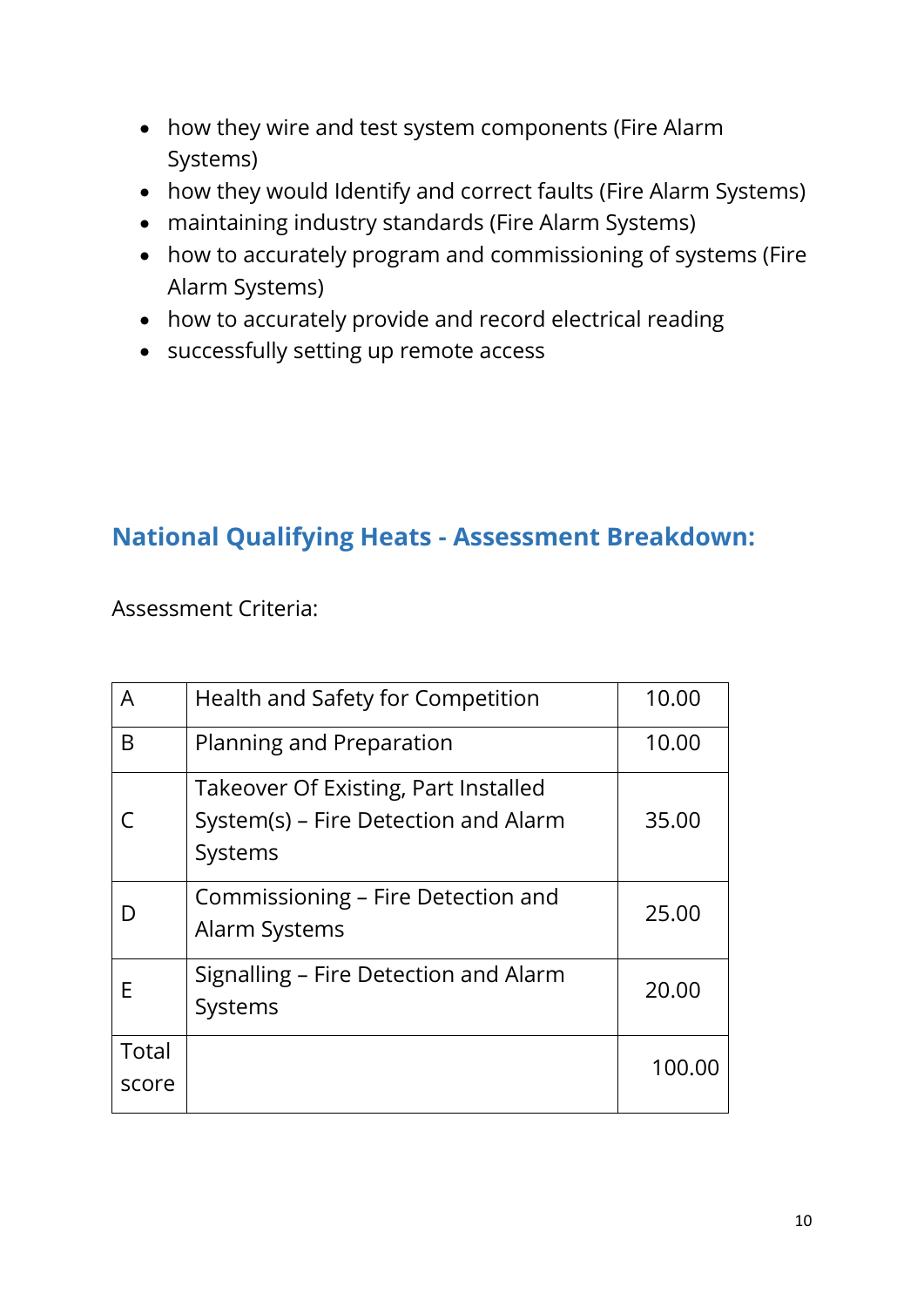# <span id="page-11-0"></span>**WorldSkills UK LIVE Final – Fire Detection and Alarm Systems**

This competition is generously sponsored by the following industry partners; Kentec Electronics, Hochiki, CSL & Skills for Security

The competition will include the installation of an addressable fire alarm system connected to industry standards and codes of practice. The systems will only require partial installation as some of the equipment will be pre-installed. Competitors should follow the specifications to meet these requirements.

The system will require programming to relevant industry standards and specification and then fully tested and commissioned, with all results recorded on documentation provided in the specification. The system will then be required to be handed over to the end user, with a full demonstration of the system function and operation.

Faults will be added to the system once the Handover is complete and the competitor will be responsible for logging in remotely and identifying the fault during a scheduled maintenance visit. This information will allow the learner to rectify the fault and recommission the system to industry standard.

The Fire Alarm System, as per specification, will be connected to a CSL Dualcom – EN54 Variant, with all signals being tested and recorded.

8 winners from the National Qualifiers (EOT or regionally held events) will be selected to compete at WorldSkills UK Live in Birmingham on November 2022 – with the mandatory award ceremony taking place in November (date to be confirmed).

There will be 2 reserves to cover any potential dropouts who will continue with the other 8 competitors to the Boot Camp stage and any other scheduled prior training event. The 2 reserves will be given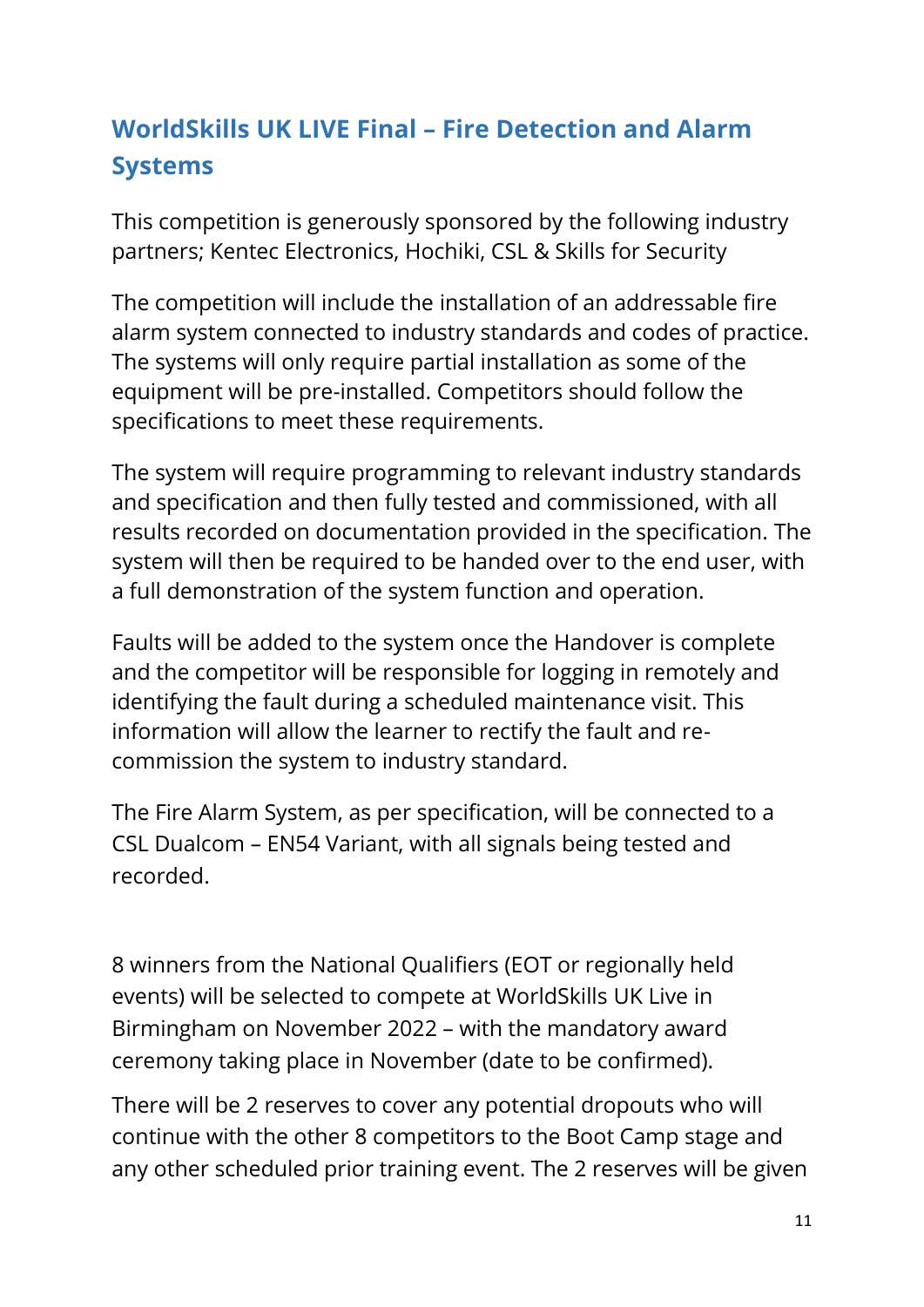as much prior notification as possible in the event that they are required to compete at WorldSkills UK Live.

## **Fire Alarm System Technical information - Install Addressable Fire Alarm System**

- The system will be part installed, including most system cabling, back boxes, devices, 3<sup>rd</sup> party devices.
- panel will be pre-installed as per specification
- PSU's will be pre-installed as per specification
- The cabling in the panel will be left un-marked

#### Day 1

- conduct a system takeover, identify issues, and complete the installation as per specification & drawing
- install and address all detection device and system components
- terminate wiring for devices that are wired
- power up system (safely)
- connect signalling device
- connect any  $3^{rd}$  party devices
- programme system as per specification
- fully test system
- record results
- commission system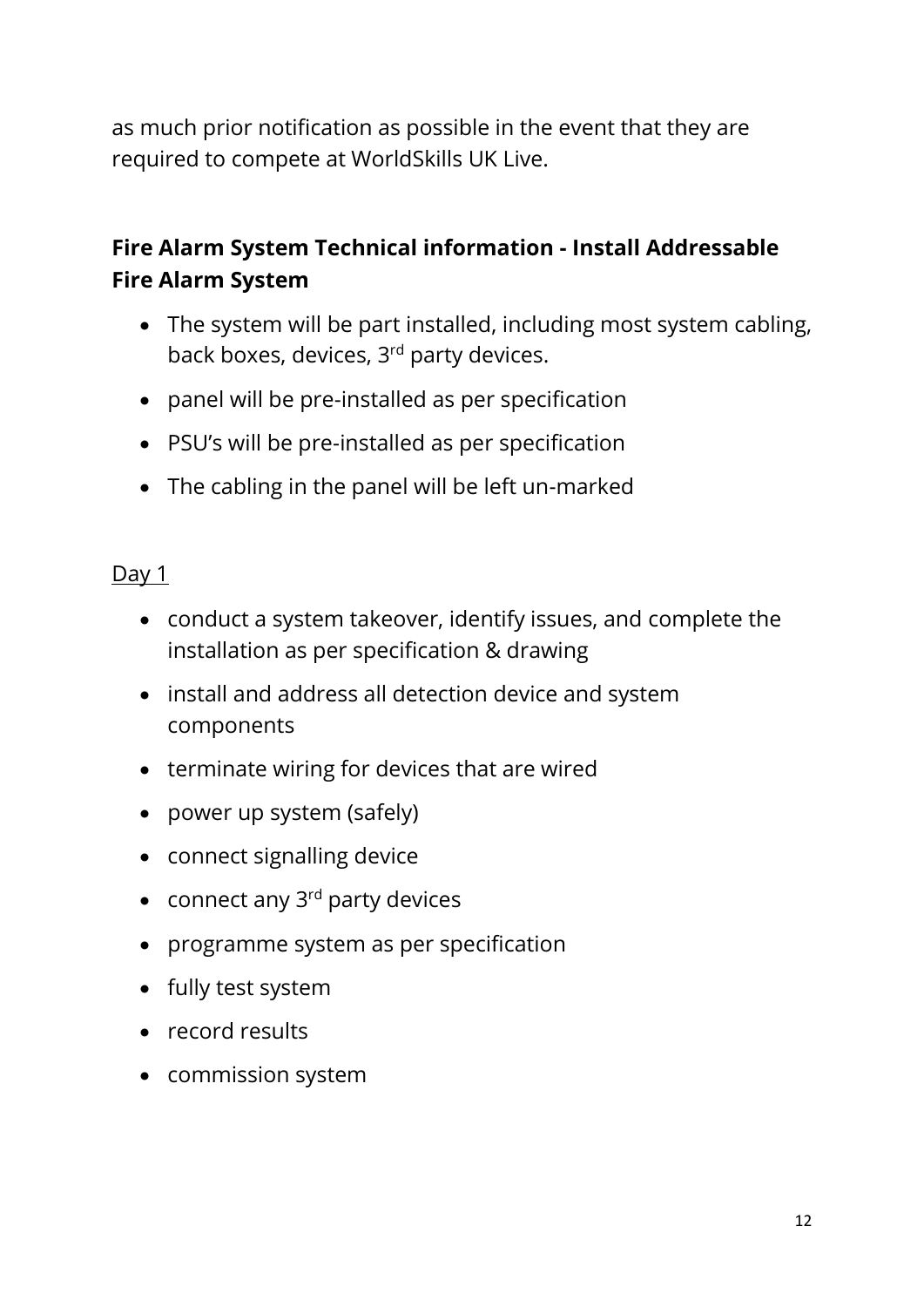- complete all system documentation i.e. commissioning checklist, handover checklist, electrical checks and readings & completion certificate
- hand the system over to the assessor

### Day 2

- carry out a full system maintenance
- identify and record faults
- test/rectify faults
- check all system paperwork and record results from your maintenance
- check functionality of all 3<sup>rd</sup> party connected devices
- re-commission the system (if required)
- test signalling device

#### Assessment Criteria:

| Aspect | Description                                    | Max. marks |
|--------|------------------------------------------------|------------|
| A      | Health and Safety for Competition              | 5.00       |
| B      | Planning and Preparation                       | 10.00      |
|        | Takeover Of Existing, Part Installed System(s) | 20.00      |
| D      | Commissioning                                  | 25.00      |
| E      | Signalling                                     | 10.00      |
| F      | System Handover                                | 15.00      |
| G      | System Maintenance                             | 15.00      |
|        |                                                |            |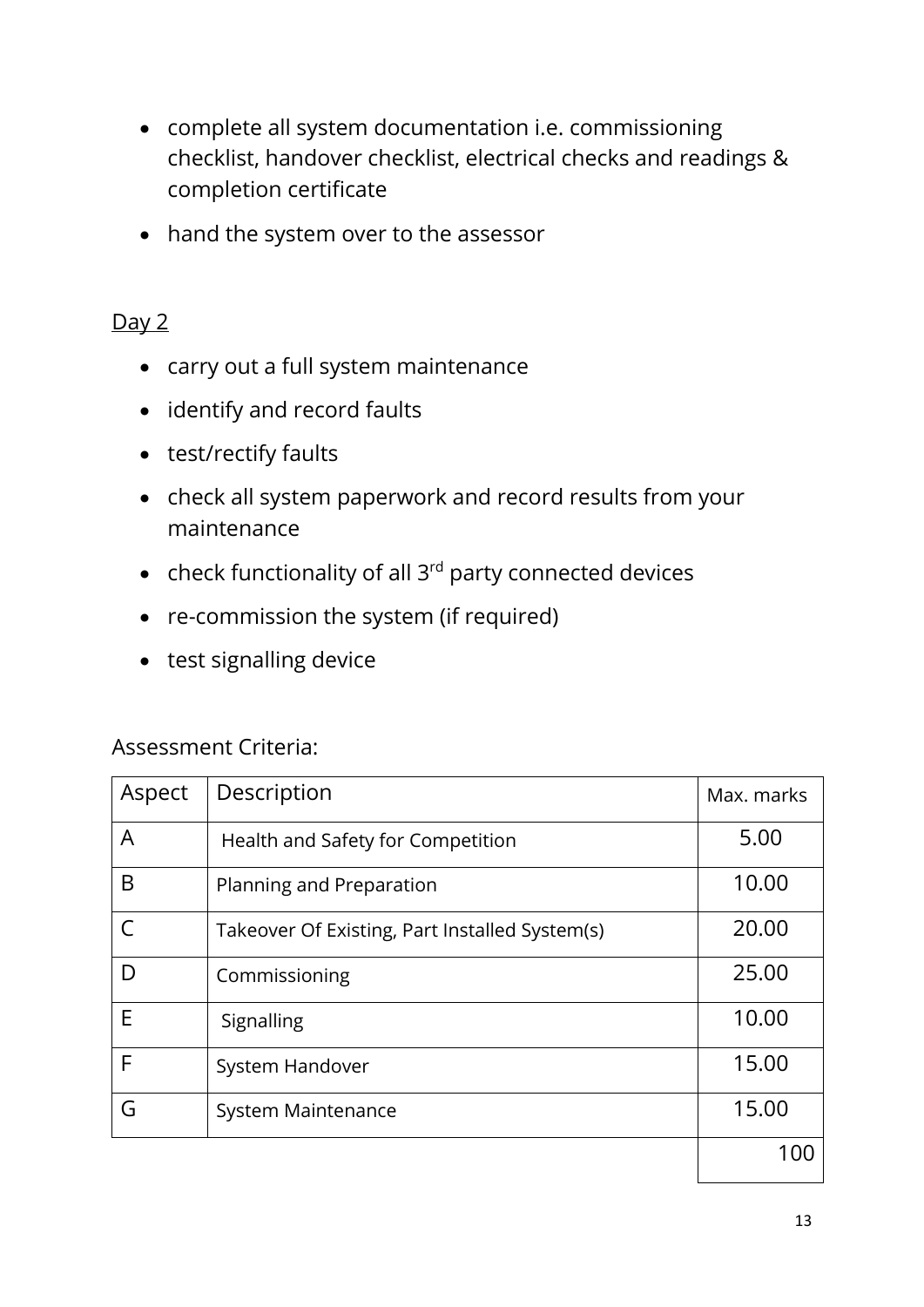A panel of judges have been drawn from industry, colleges and training providers.

## <span id="page-14-0"></span>**Boot Camp**

There will be a one-week intensive Boot Camp for the 8 competitors and 2 reserves which will aid the apprentices in preparing for the WorldSkills UK Finals. This training is scheduled to take place in September 2022 with final details, locations and dates provided prior to the event.

In the event of IFSEC's Engineers of Tomorrow (EOT) National Qualifiers being postponed due to the current COVID-19 restrictions, the National Qualifiers will be replaced with a Regionalised Competition or Digital Competition.

If this happens IFSEC's Engineers of Tomorrow (EOT) event will be used as an intensive training Boot Camp for all competitors involved in the WorldSkills UK Live Finals – this training Boot Camp will continue to be planned for September 2022.

The training will consist of:

- WorldSkills UK live competition brief detailing what is expected during the competition and how the event will be run
- Training on Control Equipment from Kentec Electronics
- Training on Detection Devices and 3<sup>rd</sup> Party Connections by Hochiki
- Signalling equipment training provided by CSL group
- Details of all WorldSkills UK rules and requirements
- Health and Safety rules and requirements to be followed throughout the duration of the competition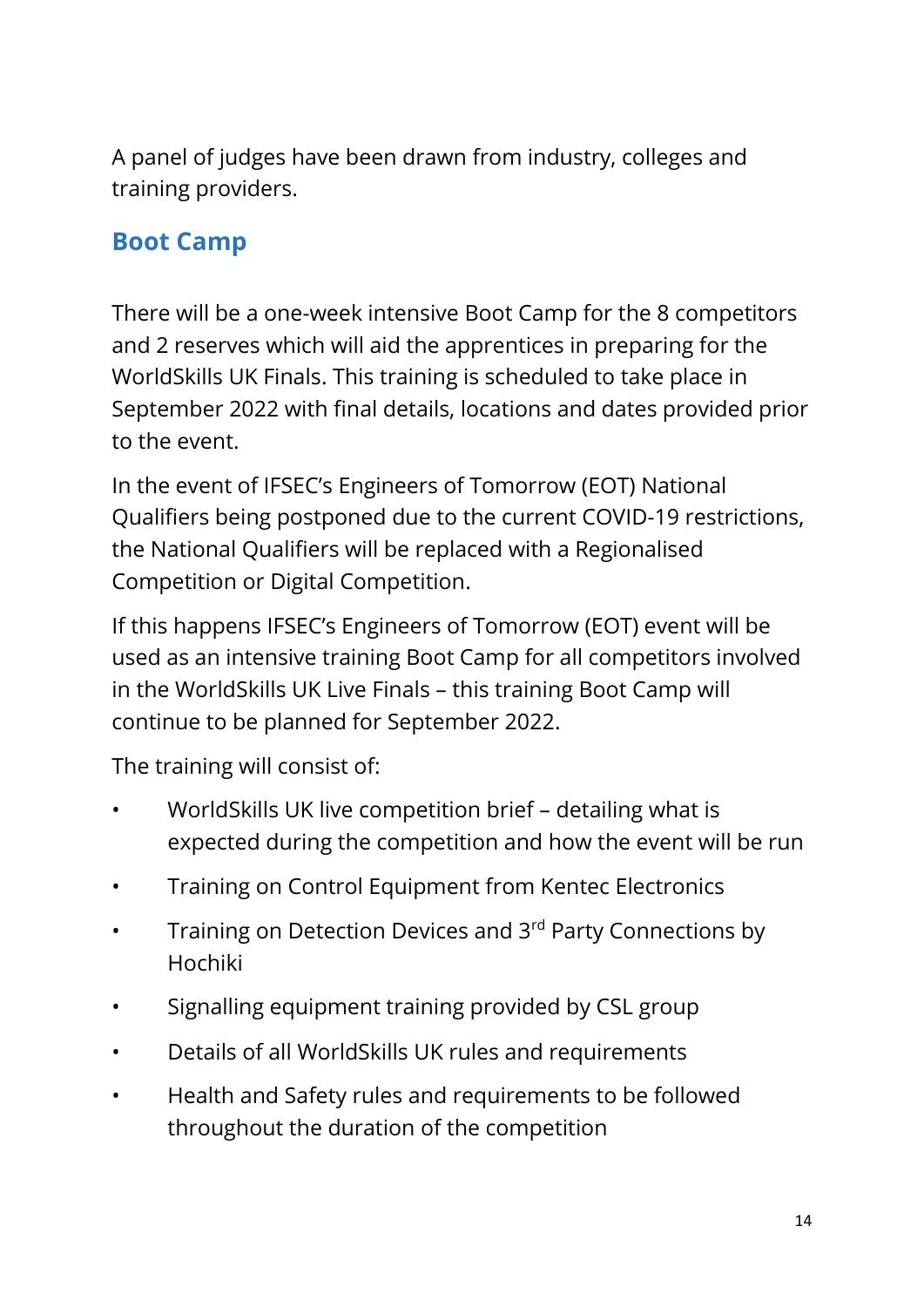*\*note, If COVID-19 restrictions mean IFSEC cannot go ahead, then our key partners will be asked to hold their own National Qualifier that students from other local colleges and training providers can attend. To ensure the integrity and standard of assessment, this will be assessed by inspectorates within your local region rather than internal staff at the college or training provider. Verification of the qualifier will be conducted by WorldSkills UK staff.*

# <span id="page-15-0"></span>**Saturday Showcase**

The Saturday showcase activity gives you a chance to become the trainer and to show your skills to the public and visitors without the pressure of the competition.

On the Saturday each Fire Detection and Alarm System finalist will each be the trainer/judge and man the "Have a Go" on the competition stand to provide the visitors with a hands-on experience of the Electronic Fire industry.

This will then be followed by the awards ceremony on the Saturday night where every finalist from each competition is invited to celebrate.

# <span id="page-15-1"></span>**Judges Top Tips**

## • **Preparation and Practice**

A successful competitor you need to be confident, calm and self-assured when competing.

Prepare by practicing your skills and techniques to ensure you get the required standard/results you want without any surprises.

## • **Time Management**

Learn to manage your time effectively when completing tasks by working smart not fast!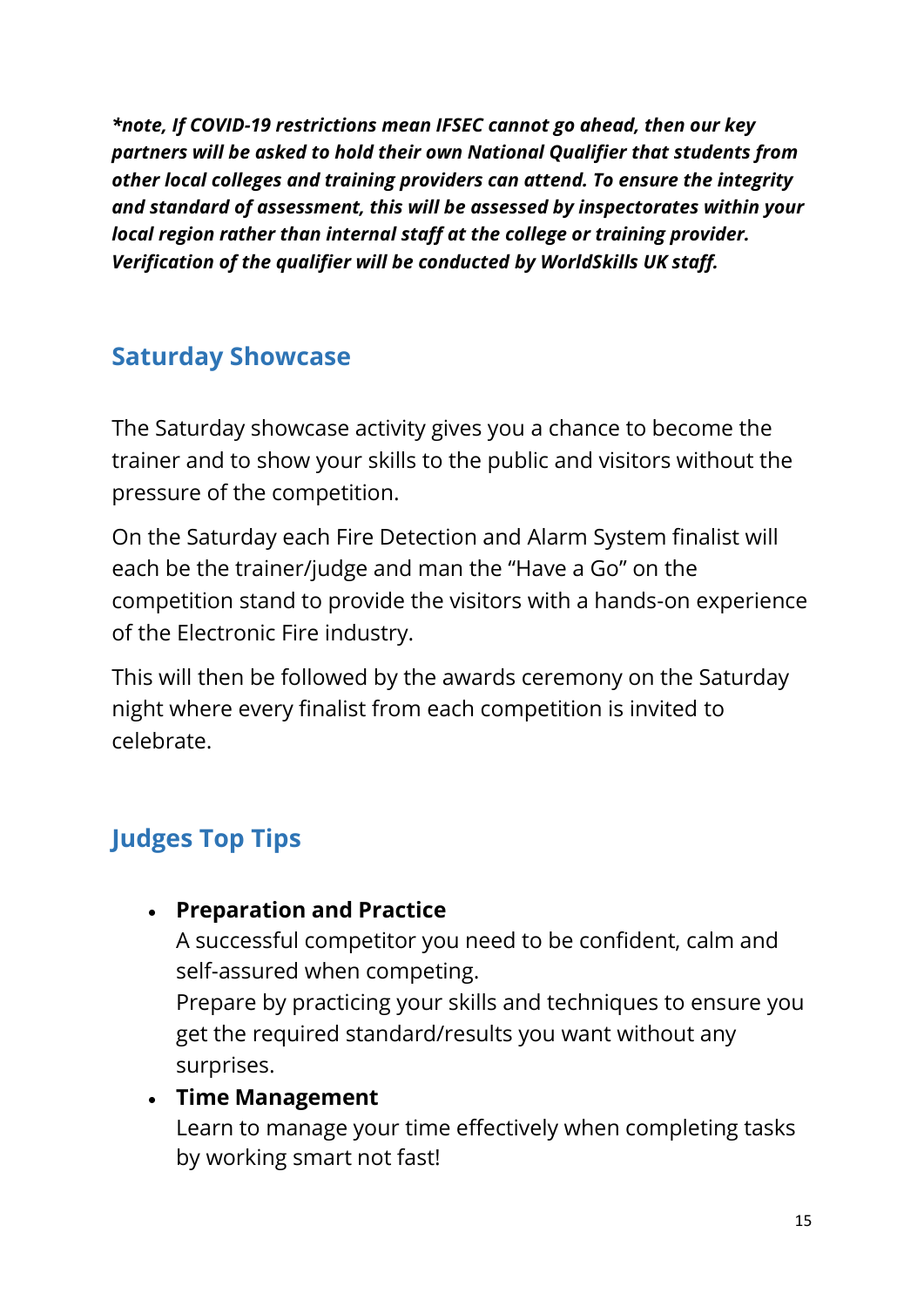The tasks have allocated times, so practice working to time and under pressure to perfect your timing. If you run out of time in the competition you will lose marks.

## • **Planning**

Make your own plans for how to complete each task, work methodically and even write it down to help you prepare.

# • **Organisation**

Make sure you are organised, make sure all stages of a task are completed. Organise all of your equipment and materials for the task.

## • **Health & Safely**

Health & Safety is very important in any environment, make sure you use the appropriate PPE for the task and work safely.

# • **Clean and Tidy**

Keep your working area tidy as you can be more efficient in a tidy work area. Make sure that when you present your work to the judges it is clean and ready for final judging.

# • **Understanding**

Read the task brief thoroughly and make sure you understand what you need to do.

Do not be afraid to ask questions, remember there is only one silly question……the one you don't ask!

## • **Don't Worry**

If a part of a task hasn't gone as well as you might have wanted don't worry or dwell on it, just draw a line under that and get on with the next task. Always focus on the marks you can gain not what you might have lost.

# • **Enjoy**

To get to the WorldSkills UK National Qualifiers or the WorldSkills UK Live National Finals is in its self a massive achievement that you should be extremely proud of! Make the most of the whole WorldSkills UK Skills Competitions process and enjoy it!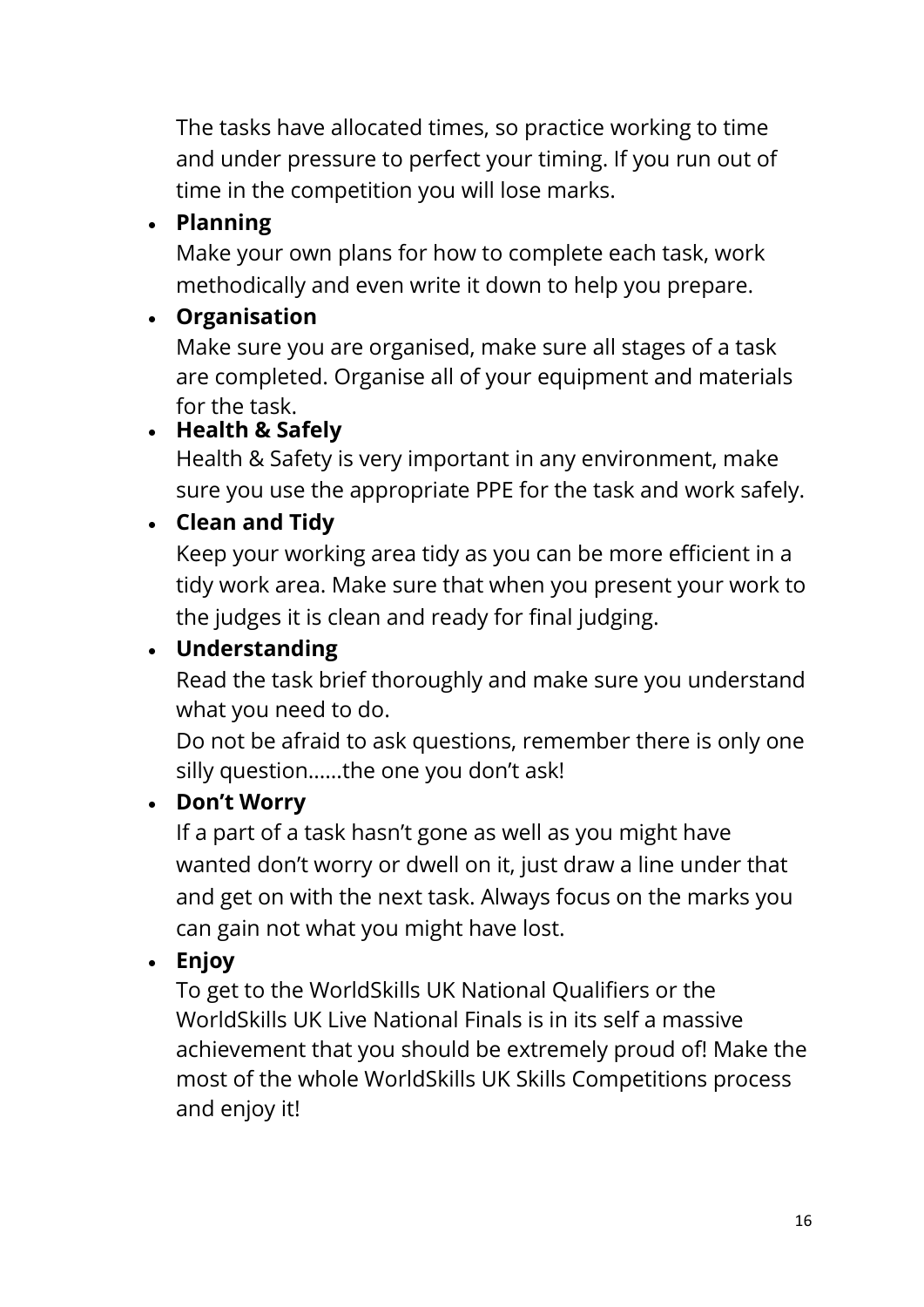# <span id="page-17-0"></span>**Competition Rules:**

Conduct for competitors during live competitions:

- It is the competitor's responsibility to arrive on time at the event each day, late arrivals may be excluded from the competition.
- Skills for Security will provide accommodation for you from the Wednesday to the Sunday.
- Competitors will start and finish tasks as instructed by the judges or Competition team.
- Equipment, tools and specific safety equipment will be supplied; however, competitors are required to wear their company's uniforms. Please bring own safety shoes. (Without your safety shoes you may not be able to take part in the competition due to health and safety regulations).
- Any competitor who wishes to leave the area during the competition must seek the permission of the competition organisers or lead judge.
- If there is a power stoppage, expected fault with any of the equipment, or an accident the competitors must act according to the instructions of the competition organisers.
- Competitors are expected to comply with the host venue rules and regulations.
- During the competition, if any competitor has a suspected issue of question, they should seek out the competition organisers.

# <span id="page-17-1"></span>**Useful training links:**